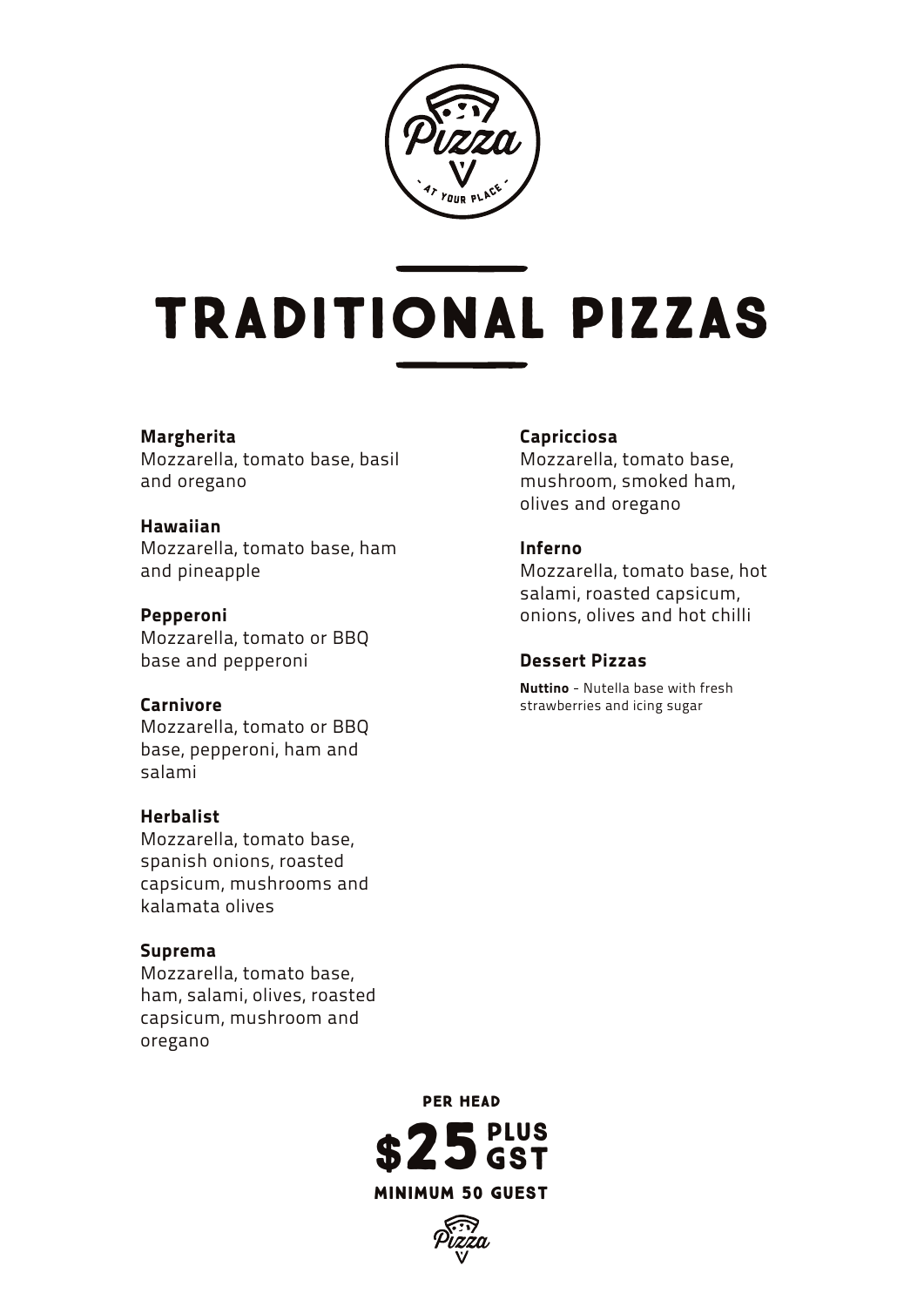

# Salad Add Ons

## **Rucola and Parmigiano**

Wild rocket leaves, sliced pear, and walnuts topped with shaved parmesan drizzled with balsamic vinaigrette

### **Caprese**

Bocconccini, tomato, basil, balsamic and olive oil

### **Mediterranean Pasta Salad**

Farfalle pasta, bocconcini, sundried tomato, spinach leaves, olives and roasted capsicum

### **Garden salad**

Mixed leaves, tomato, cucumber, spanish onions and a balsamic dressing

## **Greek salad**

Tomato, cucumber, spanish onions, feta, kalamata olives and oregano balsamic dressing

> **Potato salad** Fresh creamy potato salad

**Coleslaw** Slaw mix of cabbage, carrot, purple cabbage with a mayonnaise base

### **Tabouli**

Fresh parsley, tomato, cracked wheat with an olive oil and lemon dressing

**Caesar** Cos lettuce, bacon, parmesan cheese, egg and croutons